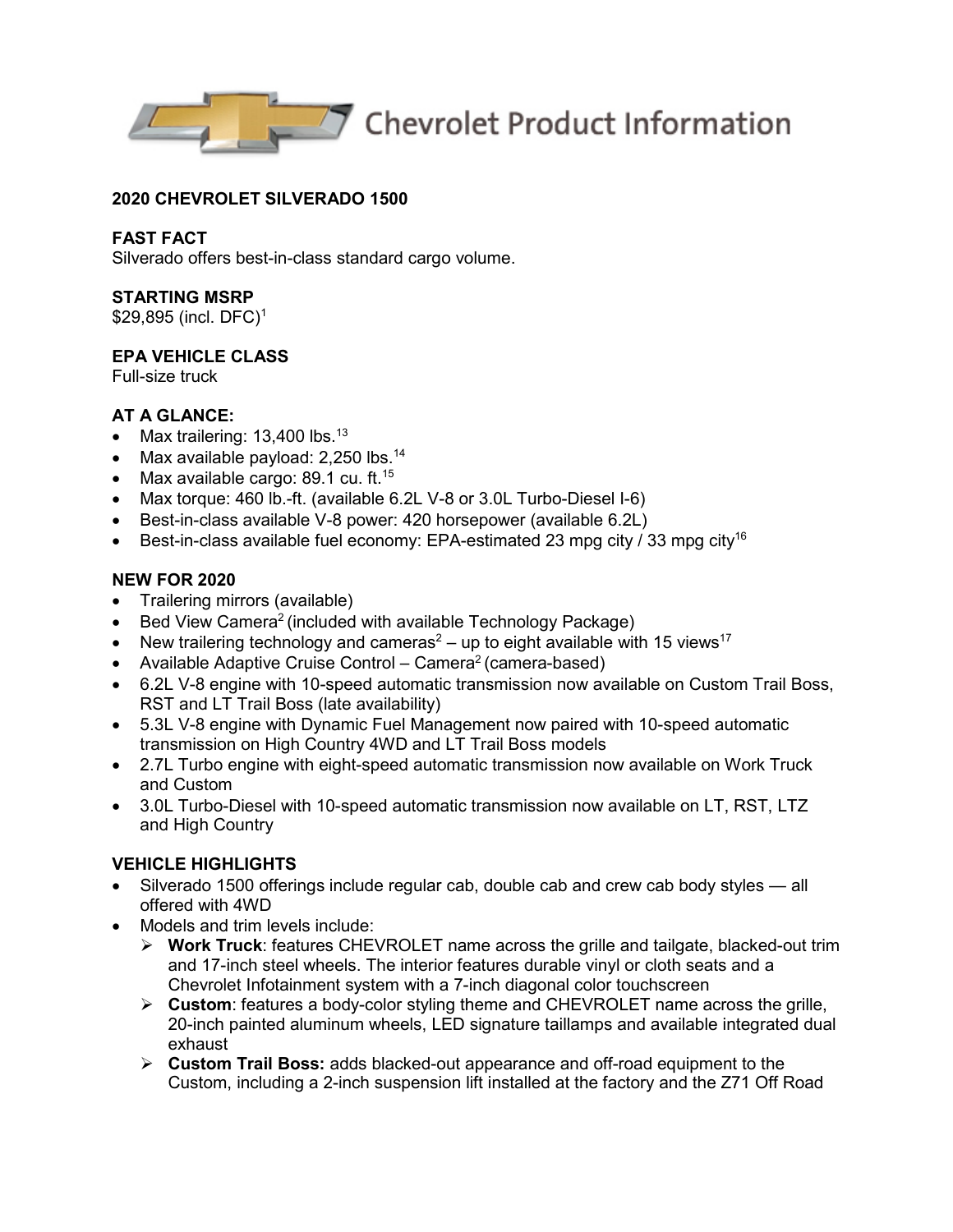$\sqrt{2}$ Chevrolet Product Information

Package, with a locking rear differential, skid plates, Rancho monotube shocks, Hill Descent Control, 18-inch black wheels and Goodyear Duratrac off-road tires

- $\triangleright$  LT: features chrome accents on the bumpers, front grille and mirror caps, Chevrolet bowtie in the grille, LED reflector headlamps and signature daytime running lights. The interior features an 8-inch diagonal color touchscreen and available leather appointed seating surfaces
- **RST:** offers a street-performance appearance for the LT, with body-color trim, full LED lighting (foglamps, headlamps and taillamps) and up to 22-inch wheels
- **LT Trail Boss:** adds a blacked-out appearance and off-road equipment to the LT, including a 2-inch suspension lift from the factory and the Z71 Off Road Package, including locking rear differential, skid plates, Rancho monotube shocks, Hill Descent Control, 18-inch black wheels and Goodyear Duratrac off-road tires
- **LTZ:** features chrome accents on the bumpers, front grille, mirror caps, door handles and side windows, as well as power-folding and heated outside rearview mirrors. Leather appointed interior trim is standard
- **High Country:** features an exclusive front grille design with two-tone chrome and bronze finish, body-color accents plus chrome assist steps from wheel to wheel. It also includes the industry-first power up/down tailgate as standard equipment
- Regular cab models are offered with an 8' box. Double cab models are available with a 6'6" box, while Crew cabs are available with a 5' 8" box or the 6' 6" box
- LED reflector headlamps on LT, RST, LT Trail Boss and LTZ; LED high-intensity headlamps on High Country
- LED signature taillamps on Custom, Custom Trail Boss, RST, LT Trail Boss, LTZ and High **Country**
- Z71 Off-Road Equipment Package is available on all models except Custom. Content includes: Rancho shocks, Electronic Hill Descent Control, two-speed transfer case, locking rear differential, front skid plates and heavy-duty air filter

# **ENGINEERED FOR WORK**

- Available automatic locking rear differential reacts in milliseconds in low-traction situations to improve confidence on wet, snowy or muddy surfaces
- Available Snow Plow Prep Package includes roof emergency light provisions, 220-amp alternator, high-capacity air filter, skid plates and heavy-duty front springs. Contact GM Upfitter Integration at www.gmupfitter.com for plow installation details and assistance
- Braking system featuring electro-hydraulic power assist, large-diameter brake rotors and large brake pads
- Duralife™ brake rotors protect against corrosion, offering up to double the service life compared to conventional rotors
- Available spray-on bedliner

# **TRAILERING TECHNOLOGY**

- Available Max Trailering Package<sup>12</sup> features a 9.76-inch rear axle, 3.42 axle ratio, enhanced-cooling radiator, revised shock tuning for increased control, heavier-duty rear leaf springs, a 220-amp alternator and trailer brake controller
- Available Advanced Trailering Package<sup>12</sup> includes Hitch Guidance with Hitch View<sup>2</sup>, Advanced Trailering System (with in-vehicle trailering app) and trailer brake controller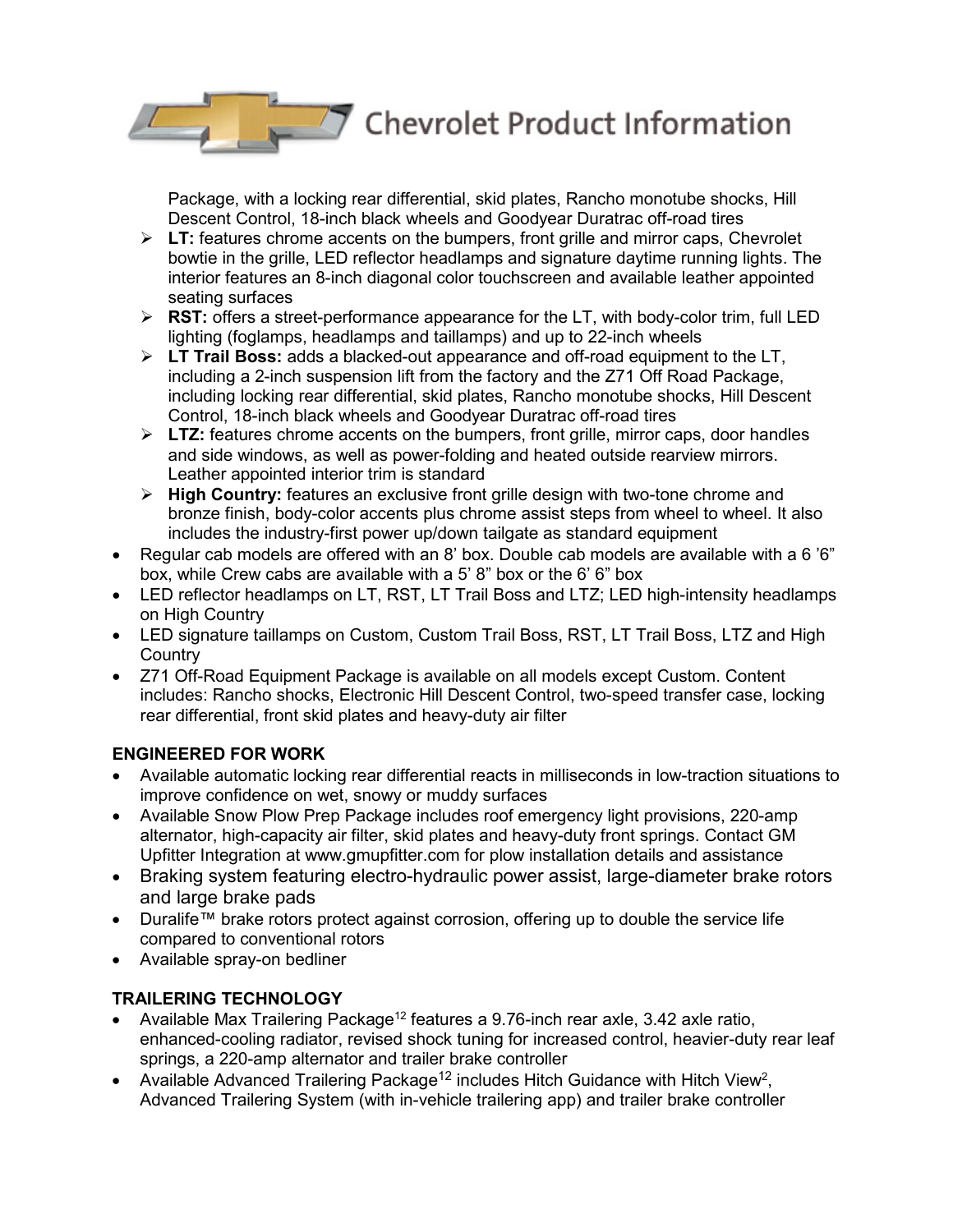

- New trailering technology and cameras<sup>2</sup> up to eight available with 15 views<sup>17</sup>
- Rear Camera Mirror<sup>2</sup> is available on LTZ and High Country
- Standard Trailer Sway Control and Hill Start Assist
- Standard Cruise Grade Braking and Powertrain Grade Braking
- Integrated trailer brake controller with Brake Gain Memory is standard on LTZ and High Country. It is available on all other models (requires trailering package)
- Available trailering mirrors

# **PROPULSION CHOICES**

- Six engine/transmission combinations:
	- $\checkmark$  4.3L V-6 with Active Fuel Management and a six-speed automatic
	- $\times$  5.3L V-8 with Active Fuel Management and a six-speed automatic
	- $\checkmark$  2.7L Turbo with Active Fuel Management and an eight-speed automatic
	- $\checkmark$  5.3L V-8 with Dynamic Fuel Management and an eight-speed automatic or 10-speed automatic
	- $6.2$ L V-8 with Dynamic Fuel Management and a 10-speed automatic
	- $\checkmark$  3.0L I-6 turbo-diesel and a 10-speed automatic
- Dynamic Fuel Management featured on the L84-code 5.3L and 6.2L V-8 engines expands cylinder-deactivation capability with 17 cylinder activation combinations to optimize performance and efficiency in all driving conditions
- Drive Mode Selector with driver-selectable modes for varying terrain
- Available Autotrac automatic four-wheel drive system

# **COMFORT & CONVENIENCE**

- Available remote vehicle starter system (standard on RST, LT Trail Boss, LTZ and High Country)
- Remote-locking and power release tailgate is standard on RST, LT Trail Boss and LTZ, and available on other trims
- Power up/down tailgate is standard on High Country and available on LTZ
- Heated and vented perforated leather-appointed front bucket seats and heated, leatherwrapped steering wheel are standard on High Country and available on LTZ
- Keyless open and push-button start is standard on RST, LT Trail Boss, LTZ and High Country, and available on LT
- Heated and ventilated leather-trimmed front bucket seats and heated rear outboard seats are standard on High Country and available on LTZ
- Heated steering wheel is standard on High Country and LTZ; and available on LT, RST and LT Trail Boss

# **INFOTAINMENT & CONNECTIVITY**

- Chevrolet infotainment system<sup>3</sup> with 7-inch-diagonal color touchscreen is standard on Work Truck, Custom and Custom Trail Boss
- Chevrolet infotainment system<sup>3</sup> with 8-inch-diagonal color touchscreen is standard on LT, RST and LT Trail Boss
- Chevrolet infotainment system<sup>3</sup> with 8-inch-diagonal high-definition color touchscreen is standard on LTZ and available on LT, RST and LT Trail Boss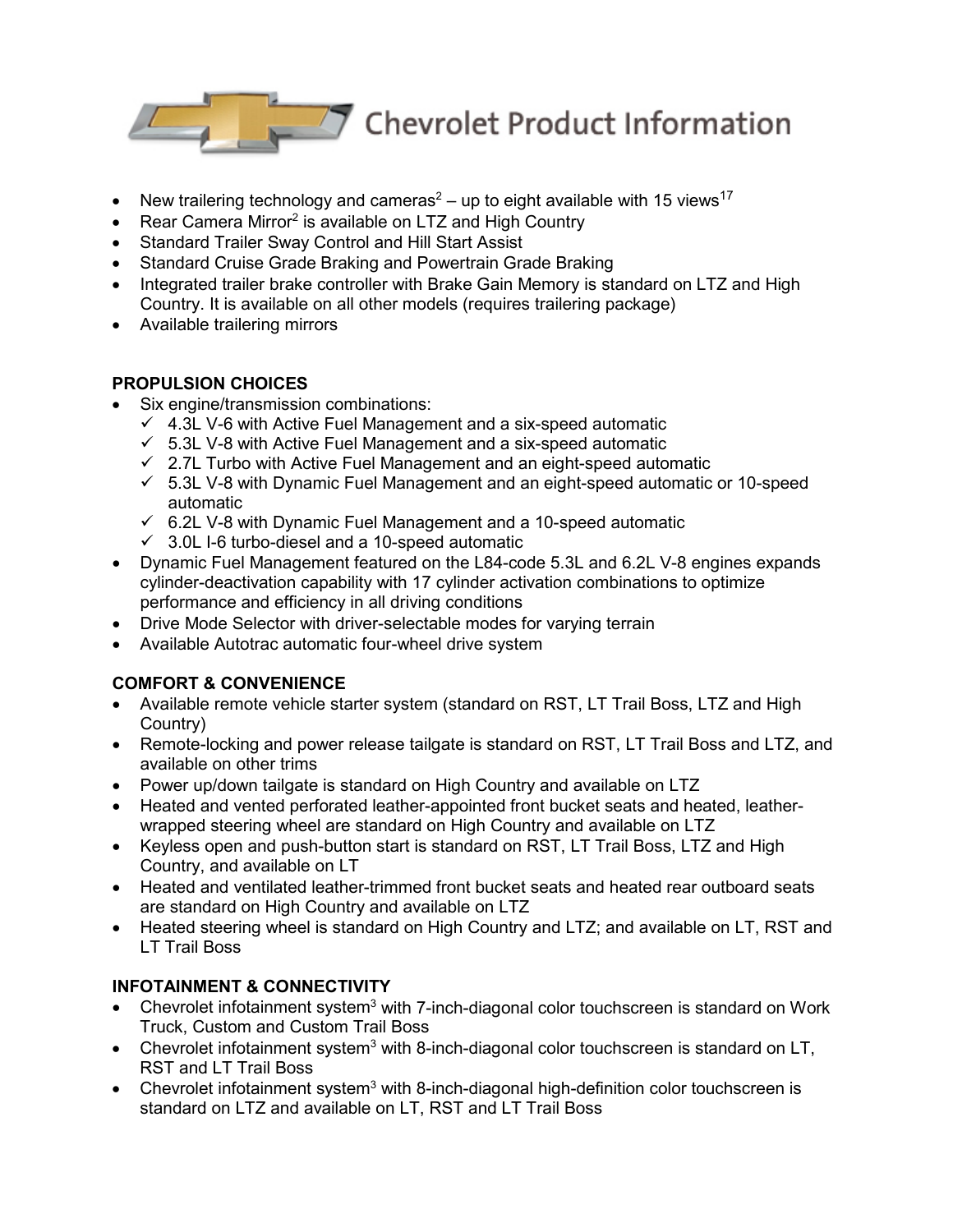

- Chevrolet infotainment system $3$  with 8-inch-diagonal high-definition color touchscreen and connected Navigation<sup>4</sup> is standard on High Country and available on LTZ
- Bose seven-speaker audio system with Richbass woofer is standard on High Country and available on RST, LT Trail Boss and LTZ
- Built-in Wi-Fi<sup>®</sup> Hotspot with available 4G LTE data (3GB or 1-month data trial)<sup>5</sup> is standard on LT, RST, LT Trail Boss, LTZ and High Country; and it is available on Work Truck, Custom and Custom Trail Boss
- Apple CarPlay<sup>6</sup> and Android Auto<sup>7</sup> compatibility
- Wireless charging<sup>8</sup> is standard on High Country and available on LTZ
- Multiple USB data ports<sup>9</sup> and an SD card reader are available, depending on the model and configuration.
- Teen Driver is standard, allowing parents to set controls and review their teen's driving habits
- Chevrolet Connected Access<sup>10</sup> with 10 years of standard connectivity is standard on LT, RST, LT Trail Boss, LTZ and High Country; and it is available on Work Truck, Custom and Custom Trail Boss

# **SAFETY FEATURES**

- Six standard airbags<sup>11</sup>, including dual-stage frontal for driver and front outboard passenger; seat-mounted side-impact for driver and front outboard passenger; head-curtain for front and rear outboard seating positions; includes Passenger Sensing System
- Standard StabiliTrak electronic stability control with rollover mitigation technology, trailer sway control and hill-start assist
- Tire Fill Alert<sup>18</sup>
- Rear Vision Camera<sup>2</sup> is standard on Work Truck, Custom, Custom Trail Boss, LT, RST and LT Trail Boss
- HD Rear Vision Camera<sup>2</sup> is standard on LTZ and High Country and is available on LT, RST and LT Trail Boss
- Bed View Camera<sup>2</sup> with two trailer view camera provisions is available on LT, RST, LT Trail Boss, LTZ and High Country
- Rear Camera Mirror<sup>2</sup> is available on LTZ and High Country
- WT Safety Package<sup>2</sup> is available on Work Truck and includes Front and Rear Park Assist, Lane Change Alert with Side Blind Zone Alert and Rear Cross Traffic Alert
- Safety Package<sup>2</sup> is available on LT, RST, LT Trail Boss and LTZ. Content includes Front and Rear Park Assist, Lane Change Alert with Side Blind Zone Alert and Rear Cross Traffic Alert. Content is standard on High Country
- Driver Alert Package II<sup>2</sup> is available on LTZ and High Country. Content includes Forward Collision Alert, Lane Keep Assist with Lane Departure Warning, Automatic Emergency Braking, IntelliBeam headlamps, Adaptive Cruise Control – Camera, Following Distance Indicator and Safety Alert Seat
- Technology Package<sup>2</sup> is available on LTZ and High Country. Content includes HD Surround Vision, Rear Camera Mirror, Bed View Camera and Multicolor Head-Up Display

<sup>1</sup>MSRP excludes tax, title, license and dealer fees. Optional equipment is extra.

<sup>2</sup>Safety or driver assistance features are no substitute for the driver's responsibility to operate the vehicle in a safe manner. The driver should remain attentive to traffic, surroundings and road conditions at all times. Visibility, weather,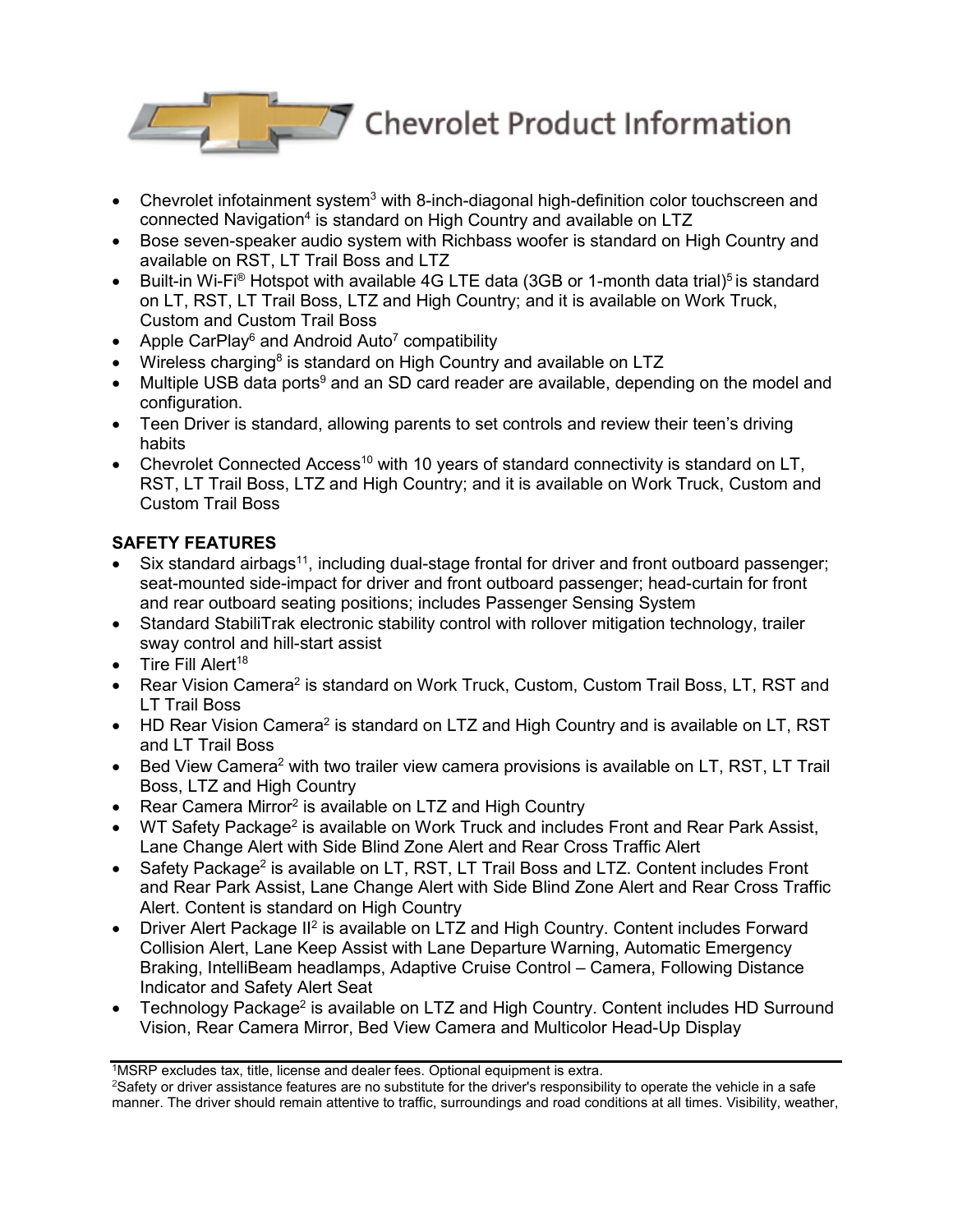$\sqrt{7}$  Chevrolet Product Information

and road conditions may affect feature performance. Read the vehicle's owner's manual for more important feature limitations and information.

3Chevrolet Infotainment System functionality varies by model. Full functionality requires compatible Bluetooth and smartphone, and USB connectivity for some devices.

4Map coverage available in the United States, Puerto Rico and Canada.

5Service varies with conditions and location. Requires active service plan and paid AT&T data plan. See onstar.com for details and limitations. Properly equipped vehicles receive 1 month or 3GB of 4G LTE data (whichever comes first). Availability subject to change.

6Vehicle user interface is a product of Apple and its terms and privacy statements apply. Requires compatible iPhone and data plan rates apply. Apple CarPlay is a trademark of Apple Inc. Siri, iPhone and iTunes are trademarks for Apple Inc, registered in the U.S. and other countries.

7Vehicle user interface is a product of Google and its terms and privacy statements apply. Requires the Android Auto app on Google Play and an Android compatible smartphone running Android™ 5.0 Lollipop or higher. Data plan rates apply. Android Auto is a trademark of Google LLC.

8The system wirelessly charges one PMA- or Qi-compatible mobile device. Some phones have built-in wireless charging technology and others require a special adaptor/back cover. To check for phone or other device compatibility, see my.chevrolet.com/learn or consult your carrier.

9Not compatible with all devices.

10Limitations apply. Not transferable. Standard connectivity available to original purchaser for 10 years from the date of initial vehicle purchase for model year 2018 or newer Chevrolet vehicles. See onstar.com for details and further plan limitations. Connected Access does not include emergency or security services. Availability and additional services enable by Connected Access are subject to change.

<sup>11</sup>Always use seat belts and child restraints. Children are safer when properly secured in a rear seat in the appropriate child restraint. See your vehicle Owner's Manual for more information.

 $12B$  before you buy a vehicle or use it for trailering, carefully review the Trailering section of the Owner's Manual. <sup>13</sup>Requires Silverado 1500 Double Cab Standard Bed RST 4x4 with available 6.2L V8 engine, Max Trailering Package and 20-inch wheels. Before you buy a vehicle or use it for trailering, carefully review the Trailering section of the Owner's Manual. The weight of passengers, cargo and options or accessories may reduce the amount you can tow.

<sup>14</sup>For comparison purposes only. See the owner's manual and the label on the vehicle door jamb for the carrying capacity of a specific vehicle.

15When properly equipped; includes weight of vehicle, passengers, cargo and equipment.

16Silverado 1500 2WD with available Duramax 3.0L Turbo-Diesel I-6 engine EPA-estimated 23 MPG city/33 highway. <sup>17</sup> Some camera views require available accessory camera and installation. Not compatible with all trailers. See your dealer for details.

18Excludes spare tire

#### # # #

#### **2020 CHEVROLET SILVERADO 1500 SPECIFICATIONS**

#### **EPA-EST. MPG**

|                           | CITY                      | <b>HIGHWAY</b>            |
|---------------------------|---------------------------|---------------------------|
| 4.3L V-6 / 6-speed auto.  | 16 (2WD)                  | 21 (2WD)                  |
| 5.3L V-8 / 6-speed auto.  | 15 (2WD)                  | 21 (2WD)                  |
| 2.7L Turbo / 8-speed      | 20 (2WD)                  | 23 (2WD)                  |
| auto.                     | 19 (4WD)                  | 22 (4WD)                  |
| 5.3L V-8 / 8-speed. auto. | 17 $(2WD - std.)$         | $23 (2WD - std.)$         |
| 5.3L V-8 / 10-speed.      | 16 (4WD)                  | 22 (4WD)                  |
| auto.                     | 16 (4WD - LT Trail Boss)  | 21 (4WD - LT Trail Boss)  |
| 6.2L V-8 / 10-speed auto. | 16 (4WD)                  | 20 (4WD)                  |
|                           | TBD (4WD - LT Trail Boss) | TBD (4WD - LT Trail Boss) |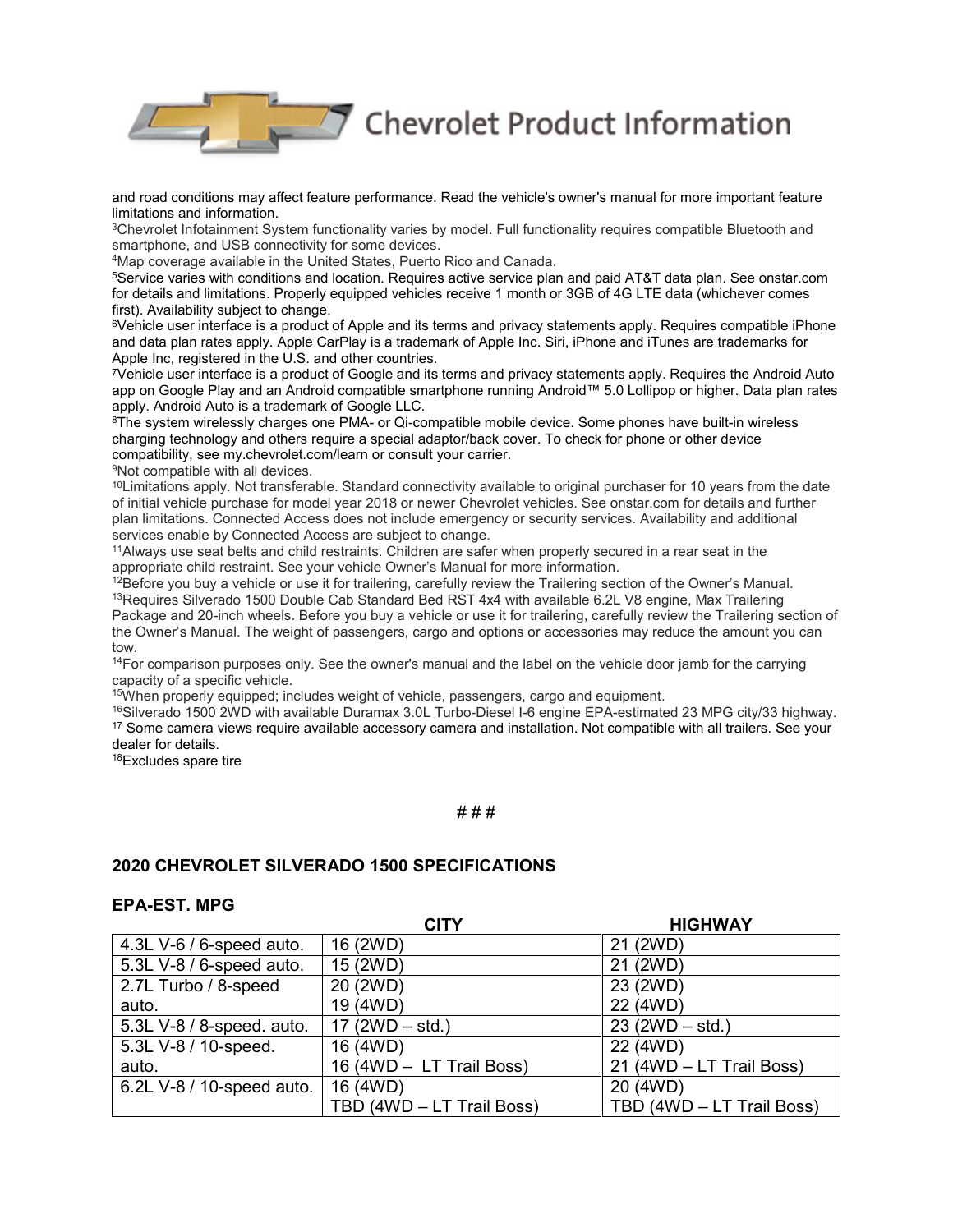

| $'$ 3.0L I-6 turbo-diesel / 10-   23 (2WD) |          | 33 (2WD) |
|--------------------------------------------|----------|----------|
| speed auto.                                | 23 (4WD) | 29 (4WD) |

# **FUEL TANK CAPACITY (APPROX.)^**

|     |                                       | <b>REGULAR CAB</b>                        | <b>DOUBLE CAB</b>     | <b>CREW CAB</b>     |  |
|-----|---------------------------------------|-------------------------------------------|-----------------------|---------------------|--|
|     |                                       | 28.3 gal. / 107 liters                    | 24 gal. $/$ 91 liters | 24 gal. / 91 liters |  |
| . . | $\mathbf{r}$ , as i , as $\mathbf{r}$ | $\sim$ $\sim$ $\sim$ $\sim$ $\sim$ $\sim$ |                       |                     |  |

^Capacity is 22 gal. / 83 liters on 2WD/diesel models

#### **ENGINES**

| Type:                             | 4.3L V-6 VVT DI with Active Fuel Management                     |
|-----------------------------------|-----------------------------------------------------------------|
| Bore & Stroke<br>$(in / mm)$ :    | $3.92 \times 3.62 / 99.6 \times 92$                             |
| <b>Block Material:</b>            | Cast aluminum                                                   |
| <b>Cylinder Head</b><br>material: | Cast aluminum                                                   |
| Valvetrain:                       | Overhead valve, two valves per cylinder, variable valve timing  |
| Fuel Delivery:                    | Direct high-pressure fuel injection with Active Fuel Management |
| Horsepower                        | 285 / 212 @ 5300 (SAE certified)                                |
| $(hp / kW @ rpm)$ :               |                                                                 |
| Torque                            | 305 / 413 @ 3900 (SAE certified)                                |
| $(lb.-ft. / Nm @ rpm)$ :          |                                                                 |

| Type:                    | 5.3L V-8 VVT DI with Active Fuel Management                     |
|--------------------------|-----------------------------------------------------------------|
| Bore & Stroke            | 3.78 x 3.62 / 96 x 92                                           |
| $(in / mm)$ :            |                                                                 |
| <b>Block Material:</b>   | Cast aluminum                                                   |
| <b>Cylinder Head</b>     | Cast aluminum                                                   |
| Material:                |                                                                 |
| Valvetrain:              | Overhead valve, two valves per cylinder, variable valve timing  |
| Fuel Delivery:           | Direct high-pressure fuel injection with Active Fuel Management |
| Horsepower               | 355 / 265 @ 5600 (SAE certified)                                |
| $(hp / kW @ rpm)$ :      |                                                                 |
| Torque                   | 383 / 519 @ 4100 (SAE certified)                                |
| $(lb.-ft. / Nm @ rpm)$ : |                                                                 |

| Type:                  | 2.7L I-4 Turbo DOHC VVT DI with Active Fuel Management and<br><b>Stop/Start</b>                                                                                             |
|------------------------|-----------------------------------------------------------------------------------------------------------------------------------------------------------------------------|
| Bore & Stroke          | 3.63 x 4.01 / 92.25 x 102                                                                                                                                                   |
| $(in / mm)$ :          |                                                                                                                                                                             |
| <b>Block Material:</b> | Cast aluminum                                                                                                                                                               |
| <b>Cylinder Head</b>   | Cast aluminum                                                                                                                                                               |
| Material:              |                                                                                                                                                                             |
| Valvetrain:            | Dual-overhead camshafts, four-valves per cylinder, tripower valvetrain<br>with continuously variable valve timing, variable valve lift and Active<br><b>Fuel Management</b> |
| Fuel Delivery:         | Direct high-pressure fuel injection with Active Fuel Management                                                                                                             |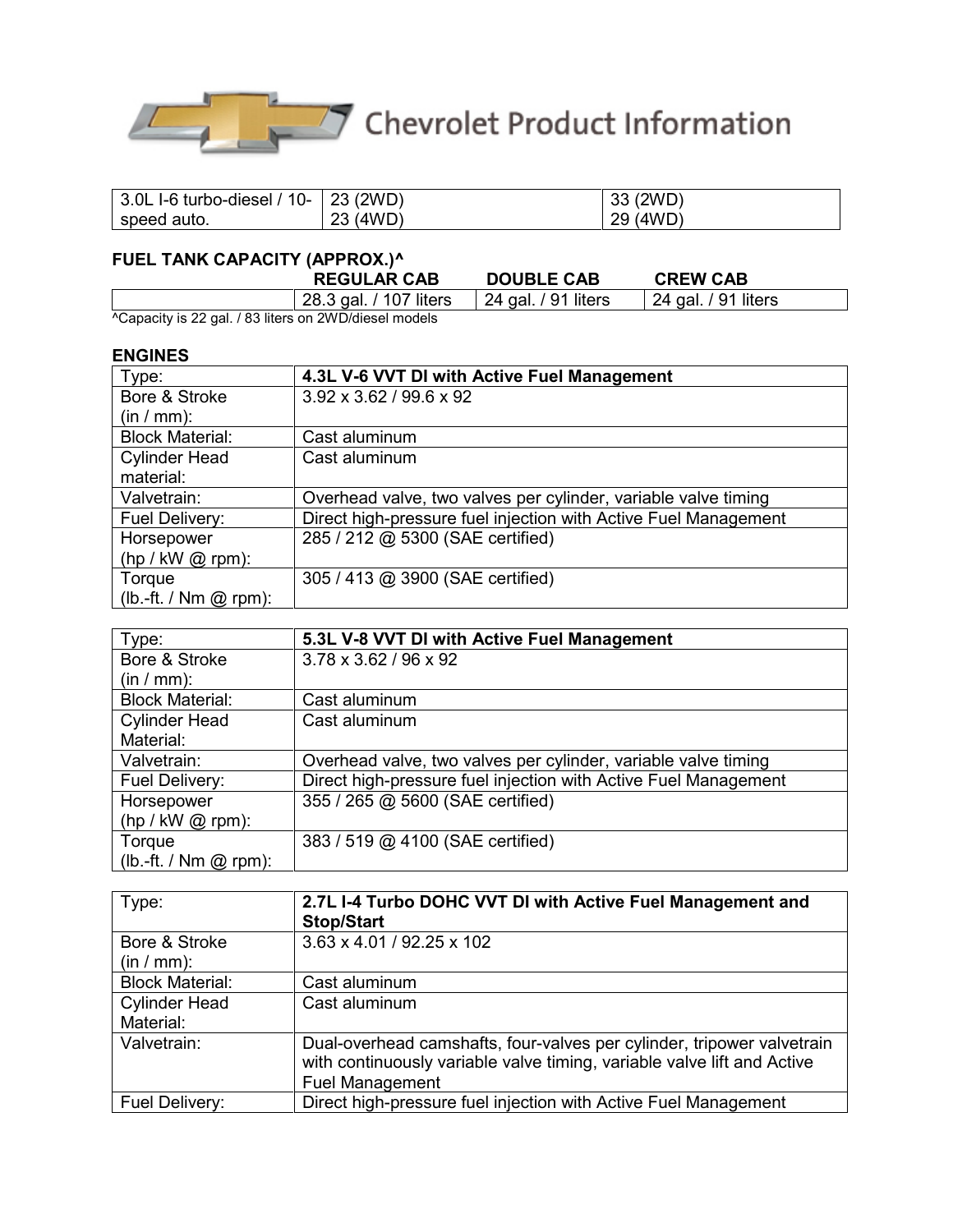

| Horsepower                   | 310 / 231 @ 5600 (SAE certified)      |
|------------------------------|---------------------------------------|
| $(hp / kW @ rpm)$ :          |                                       |
| Torque                       | 348 / 473 @ 1500-4000 (SAE certified) |
| $(h.-ft. / Nm \oslash rpm).$ |                                       |

| Type:                    | 5.3L V-8 VVT DI with Dynamic Fuel Management and Stop/Start      |
|--------------------------|------------------------------------------------------------------|
| Bore & Stroke            | 3.78 x 3.62 / 96 x 92                                            |
| $(in / mm)$ :            |                                                                  |
| <b>Block Material:</b>   | Cast aluminum                                                    |
| <b>Cylinder Head</b>     | Cast aluminum                                                    |
| Material:                |                                                                  |
| Valvetrain:              | Overhead valve, two valves per cylinder, variable valve timing   |
| Fuel Delivery:           | Direct high-pressure fuel injection with Dynamic Fuel Management |
| Horsepower               | 355 / 265 @ 5600 (SAE certified)                                 |
| $(hp / kW @ rpm)$ :      |                                                                  |
| Torque                   | 383 / 519 @ 4100 (SAE certified)                                 |
| $(lb.-ft. / Nm @ rpm)$ : |                                                                  |

| Type:                    | 6.2L V-8 VVT DI with Dynamic Fuel Management and Stop/Start      |
|--------------------------|------------------------------------------------------------------|
| Bore & Stroke (in /      | 4.06 x 3.62 / 103.25 x 92                                        |
| $mm)$ :                  |                                                                  |
| <b>Block material:</b>   | Cast aluminum                                                    |
| <b>Cylinder Head</b>     | Cast aluminum                                                    |
| Material:                |                                                                  |
| Valvetrain:              | Overhead valve, two valves per cylinder, variable valve timing   |
| Fuel Delivery:           | Direct high-pressure fuel injection with Dynamic Fuel Management |
| Horsepower               | 420 / 313 @ 5600 (SAE certified)                                 |
| $(hp / kW @ rpm)$ :      |                                                                  |
| Torque                   | 460 / 623 @ 4100 (SAE certified)                                 |
| $(lb.-ft. / Nm @ rpm)$ : |                                                                  |

| Type:                    | 3.0L DOHC I-6 Turbo-Diesel                                           |
|--------------------------|----------------------------------------------------------------------|
| Bore & Stroke (in /      | $3.30 \times 3.54 / 84 \times 90$                                    |
| $mm)$ :                  |                                                                      |
| <b>Block material:</b>   | Cast aluminum                                                        |
| <b>Cylinder Head</b>     | Cast aluminum                                                        |
| Material:                |                                                                      |
| Valvetrain:              | Dual-overhead camshafts, four-valves per cylinder                    |
| Fuel Delivery:           | High-pressure, common-rail direct injection (36,250 psi / 2500 bar); |
|                          | electronic throttle valve                                            |
| Horsepower               | 277 / 207 @ 3750 (GM est.)                                           |
| $(hp / kW @ rpm)$ :      |                                                                      |
| Torque                   | 460 / 623 @ 1500 (GM est.)                                           |
| $(lb.-ft. / Nm @ rpm)$ : |                                                                      |

# **TRANSMISSION & AXLE**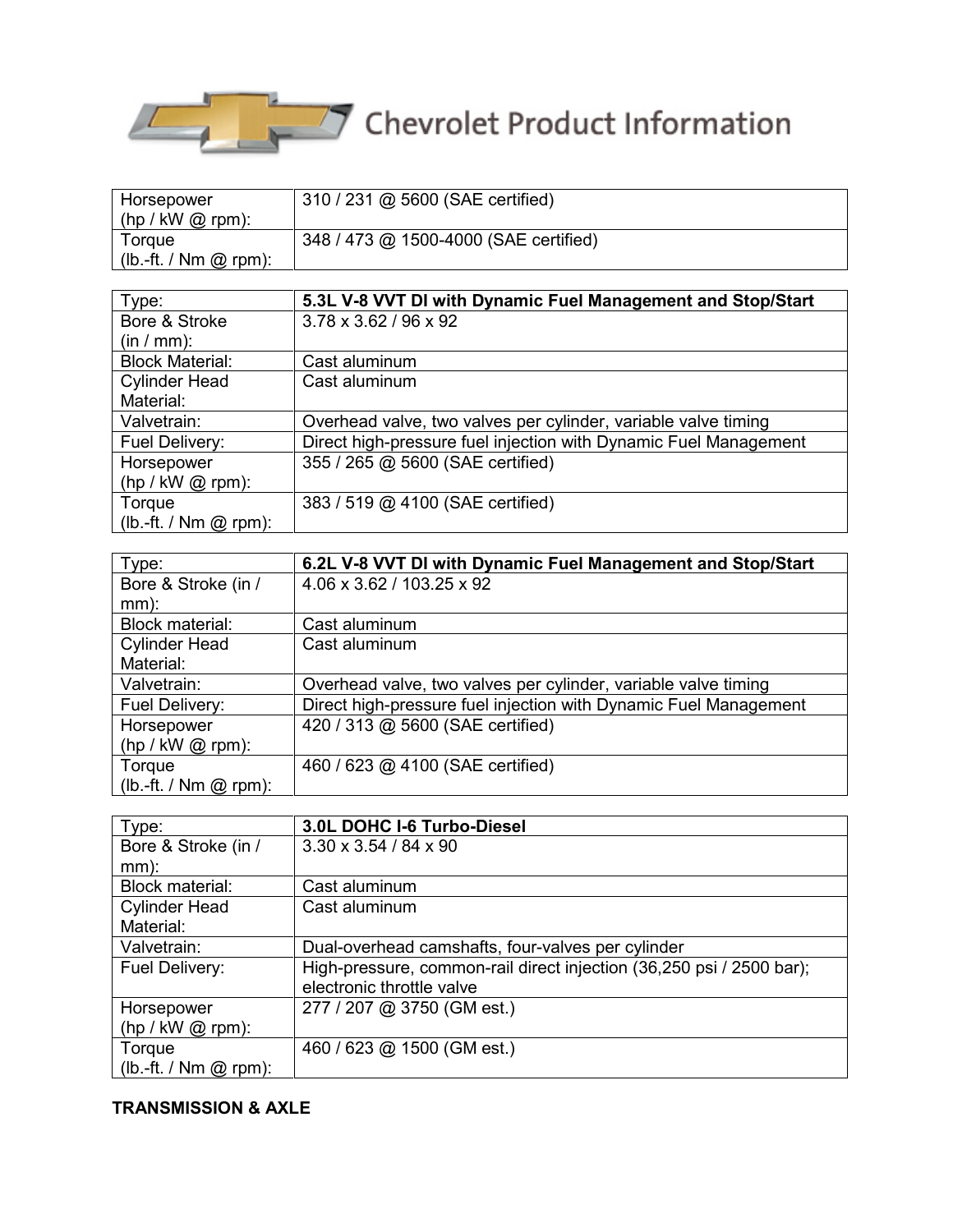

| Type:             | Hydra-Matic 6-speed automatic (4.3L, 5.3L w/AFM)                       |              |                |
|-------------------|------------------------------------------------------------------------|--------------|----------------|
|                   | Hydra-Matic 8-speed automatic (2.7L, 5.3L w/DFM)                       |              |                |
|                   | Hydra-Matic 10-speed automatic (5.3L w/DFM, 6.2L, 3.0L turbo-diesel)   |              |                |
| Gear Ratios (:1): | 6L80 6-speed                                                           | 8L90 8-speed | 10L80 10-speed |
| First             | 4.03                                                                   | 4.56         | 4.70           |
| Second            | 2.36                                                                   | 2.97         | 2.99           |
| Third             | 1.53                                                                   | 2.08         | 2.15           |
| Fourth            | 1.15                                                                   | 1.69         | 1.77           |
| Fifth             | 0.85                                                                   | 1.27         | 1.52           |
| Sixth             | 0.67                                                                   | 1.00         | 1.28           |
| Seventh           |                                                                        | 0.85         | 1.00           |
| Eighth            |                                                                        | 0.65         | 0.85           |
| <b>Ninth</b>      |                                                                        |              | 0.69           |
| Tenth             |                                                                        |              | 0.64           |
| Reverse           | 3.06                                                                   | 3.82         | 4.87           |
| Axle Ratio:       | 3.23 (5.3L w/8-spd., 6.2L and 3.0L)                                    |              |                |
|                   | 3.42 (2.7L, 4.3L, 5.3L w/6-spd., 5.3L w/8-spd. and Max Trailering Pkg. |              |                |
|                   | and 6.2L w/ Max Trailing Pkg.)                                         |              |                |
|                   | 3.73 (avail. 5.3L w/6-spd.)                                            |              |                |

# **CHASSIS & SUSPENSION**

| Front Suspension:      | Independent coil-over-shock with twin-tube shock absorbers; Rancho        |
|------------------------|---------------------------------------------------------------------------|
|                        | shocks with Z71 pkg. Two-speed transfer case or Autrotrac automatic       |
|                        | transfer case with 4WD, depending on the model                            |
| Rear Suspension:       | Solid axle with semi-elliptic, variable-rate, two-stage multileaf springs |
|                        | (includes composite second-stage springs on LT models), splayed           |
|                        | twin-tube shock absorbers; Rancho shocks with Z71 pkg. Two-speed          |
|                        | transfer case or Autrotrac automatic transfer case with 4WD,              |
|                        | depending on the model                                                    |
| Steering Type:         | Electric power-assisted rack-and-pinion                                   |
| Brake Type:            | Four-wheel disc with electro-hydraulic power assist and ABS; vented       |
|                        | front and rear Duralife™ rotors                                           |
| Brake Rotor Size (in / | 13.5 / 345 (front)                                                        |
| $mm)$ :                | 14.1 / 360 (rear)                                                         |
| <b>Wheel Size:</b>     | 17-in. x 8-in. steel (std.)                                               |
|                        | 17-in. x 8-in. aluminum (avail.)                                          |
|                        | 18-in. x 8.5-in. aluminum (avail.)                                        |
|                        | 20-in. x 9-in. aluminum (avail.)                                          |
|                        | 22-in. x 9-in. aluminum (avail. on High Country)                          |
| Tire Size:             | P255/70R17 all-season                                                     |
|                        | P265/70R17 all-season                                                     |
|                        | LT265/70R17 all-terrain                                                   |
|                        | P265/65R18 all-season or all terrain                                      |
|                        | LT275/65R18 Goodyear Wrangler DuraTrac                                    |
|                        | P275/60R20 all-season or all terrain                                      |
|                        | P275/50R22 all-season                                                     |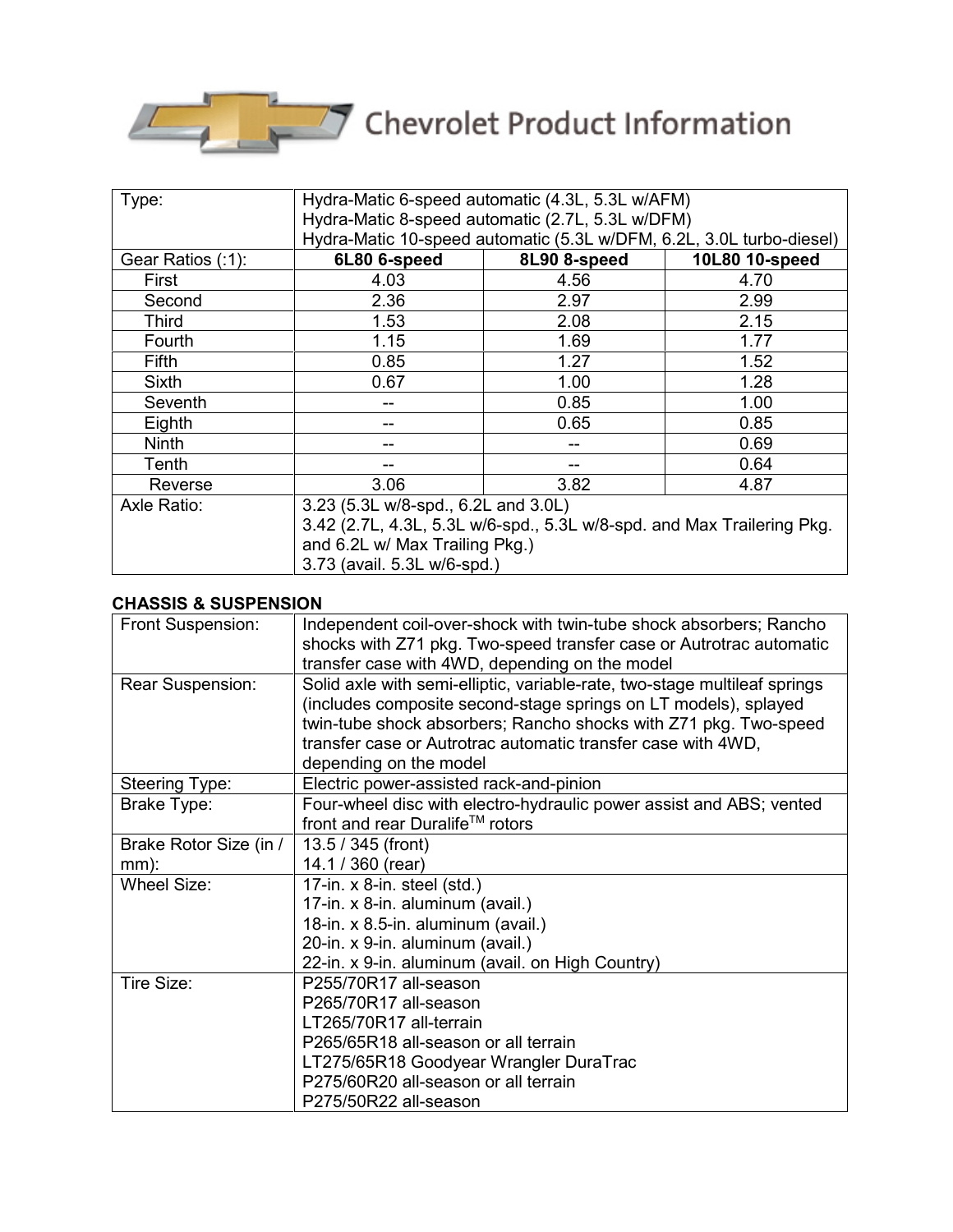

#### **EXTERIOR DIMENSIONS**

|                | <b>REGULAR CAB</b>    | <b>DOUBLE CAB</b>        | <b>CREW CAB</b>        |
|----------------|-----------------------|--------------------------|------------------------|
| Wheelbase      | 139.5 / 3545 (8' box) | 147.4 / 3745             | 147.4 / 3745           |
| (in. / mm):    |                       | 147.5 / 3747 (Trail      | (5' 8" box)            |
|                |                       | Boss)                    | 147.5 / 3746           |
|                |                       |                          | (5' 8" box Trail Boss) |
|                |                       |                          | 157 / 3987             |
|                |                       |                          | (6' 6'' box)           |
|                |                       |                          | 157.1 / 3989           |
|                |                       |                          | (6' 6" box Trail Boss) |
| Overall Length | 229.5 / 5829 (8' box) | 231.8 / 5886             | 231.7 / 5885           |
| (in. / mm):    |                       |                          | (5' 8" box)            |
|                |                       |                          | 241.2 / 6128           |
|                |                       |                          | (6' 6" box)            |
| Overall Width  | 81.2 / 2063           | 81.2 / 2063              | 81.2 / 2063            |
| (in. / mm):    |                       |                          |                        |
| Overall Height | 75.6 / 1920           | 75.6 / 1921 (2WD)        | 75.5 / 1917            |
| (in. / mm):    | $(2WD-8'$ box)        | 75.6 / 1921 (4WD)        | $(2WD - 5' 8" box)$    |
|                | 75.7 / 1921           | 78.5 / 1993 (Trail Boss) | 75.5 / 1918            |
|                | $(4WD - 8' box)$      |                          | $(4WD - 5' 8" box)$    |
|                |                       |                          | 78.4 / 1990            |
|                |                       |                          | (5' 8" box Trail Boss) |
|                |                       |                          | 75.4 / 1914            |
|                |                       |                          | $(2WD - 6' 6" box)$    |
|                |                       |                          | 75.4 / 1915            |
|                |                       |                          | $(4WD - 6' 6" box)$    |
|                |                       |                          | 78.2 / 1990            |
|                |                       |                          | (6' 6" box Trail Boss) |

#### **INTERIOR DIMENSIONS**

|               | <b>REGULAR CAB DOUBLE CAB</b> |                     | <b>CREW CAB</b>     |
|---------------|-------------------------------|---------------------|---------------------|
| Headroom      | 43.1 / 1095                   | 43 / 1093 (front)   | 43 / 1093 (front)   |
| (in. / mm):   |                               | 39.9 / 1013 (rear)  | 40.1 / 1019 (rear)  |
| Legroom       | 44.5 / 1131                   | 44.5 / 1131 (front) | 44.5 / 1131 (front) |
| (in. / mm):   |                               | 35.2 / 895 (rear)   | 43.4 / 1102 (rear)  |
| Shoulder Room | 66.1 / 1678                   | 66 / 1677 (front)   | 66 / 1677 (front)   |
| (in. / mm):   |                               | 64.9 / 1648 (rear)  | 65.2 / 1655 (rear)  |
| Hip Room      | 61.2 / 1554                   | 61.2 / 1554 (front) | 61.2 / 1554 (front) |
| (in. / mm):   |                               | 60.2 / 1530 (rear)  | 60.2 / 1530 (rear)  |

| <b>CURB WEIGHT, GVWR &amp; PAYLOAD</b> |                    |                   |                         |  |
|----------------------------------------|--------------------|-------------------|-------------------------|--|
|                                        | <b>REGULAR CAB</b> | <b>DOUBLE CAB</b> | <b>CREW CAB</b>         |  |
| Base Curb                              | 4520 / 2050 (2WD)  | 4720 / 2141 (2WD) | 4720 / 2141 (2WD - 5'8" |  |
| Weight                                 | 4730 / 2146 (4WD)  |                   | Box)                    |  |
| $(lb. / kg)$ :                         |                    |                   |                         |  |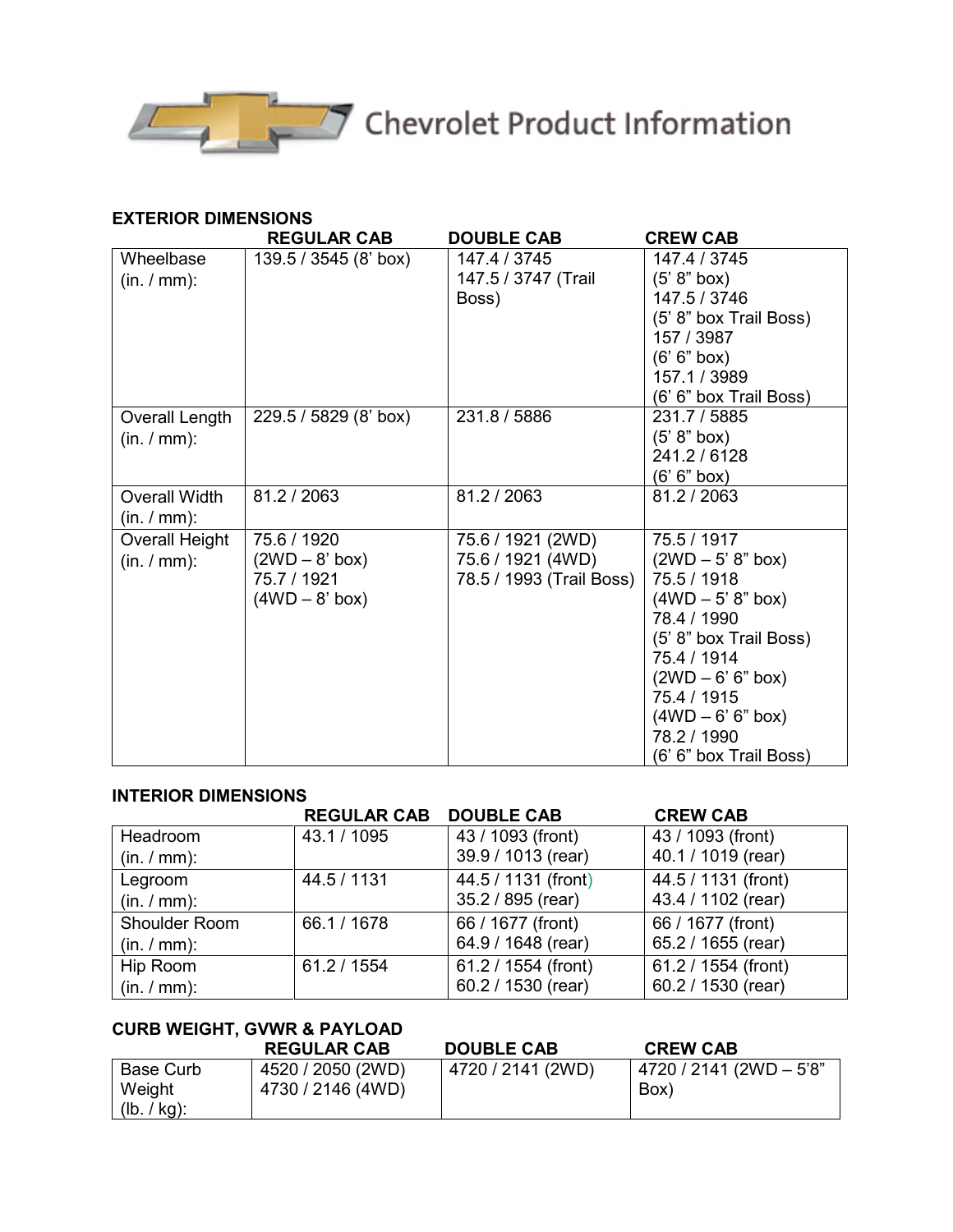

|                                          |                                        | 4880 / 2214<br>(2WD/NHT)<br>4940 / 2241 (4WD)<br>5080 / 2304<br>(4WD/NHT)<br>5100 / 2313 (Trail<br>Boss)                      | 4880 / 2214 (2WD - 5'8"<br>Box w/NHT)<br>4940 / 2241 (4WD - 5'8"<br>Box)<br>5090 / 2309 (4WD - 5'8"<br>Box w/NHT)<br>5100 / 2313 (Trail Boss -<br>5'8" Box)<br>4800 / 2177 (2WD - 6'6"<br>Box)<br>4960 / 2250 (2WD - 6'6"<br>Box w/NHT)<br>49990 / 2263 (4WD -<br>6'6" Box)<br>5140 / 2332 (4WD $-6'6"$<br>Box w/NHT)<br>5150 / 2336 (Trail Boss -<br>6'6" Box)                                     |
|------------------------------------------|----------------------------------------|-------------------------------------------------------------------------------------------------------------------------------|-----------------------------------------------------------------------------------------------------------------------------------------------------------------------------------------------------------------------------------------------------------------------------------------------------------------------------------------------------------------------------------------------------|
| Max GVWR <sup>^</sup><br>$(lb. / kg)$ :  | 6800 / 3084 (2WD)<br>6900 / 3130 (4WD) | 6800 / 3084 (2WD)<br>7100 / 3220<br>(2WD/NHT)<br>7000 / 3175 (4WD)<br>7300 / 3311<br>(4WD/NHT)<br>6900 / 3130 (Trail<br>Boss) | 6800 / 3084 (2WD - 5'8"<br>Box)<br>7100 / 3221 (2WD - 5'8"<br>Box w/NHT)<br>7000 / 3175 (4WD - 5'8"<br>Box)<br>7300 / 3311 (4WD - 5'8"<br>Box w/NHT)<br>6900 / 3130 (Trail Boss -<br>5'8" Box)<br>6800 / 3084 (2WD - 6'6"<br>Box)<br>7100 / 3221 (2WD - 6'6"<br>Box w/NHT)<br>7000 / 3175 (4WD - 6'6"<br>Box)<br>7300 / 3311 (4WD - 6'6"<br>Box w/NHT)<br>6900 / 3130 (Trail Boss -<br>$6'6''$ Box) |
| Max Payload <sup>^^</sup><br>(lb. / kg): | 2250 / 1021 (2WD)<br>2130 / 966 (4WD)  | 2040 / 925 (2WD)<br>2190 / 993<br>(2WD/NHT)<br>2020 / 916 (4WD)<br>2180 / 989<br>(4WD/NHT)<br>1770 / 803 (Trail<br>Boss)      | 2060 / 934 (2WD - 5'8"<br>Box)<br>2180 / 989 (2WD - 5'8"<br>Box w/NHT)<br>2060 / 934 (4WD - 5'8"<br>Box)<br>2170 / 984 (4WD - 5'8"<br>Box w/NHT)                                                                                                                                                                                                                                                    |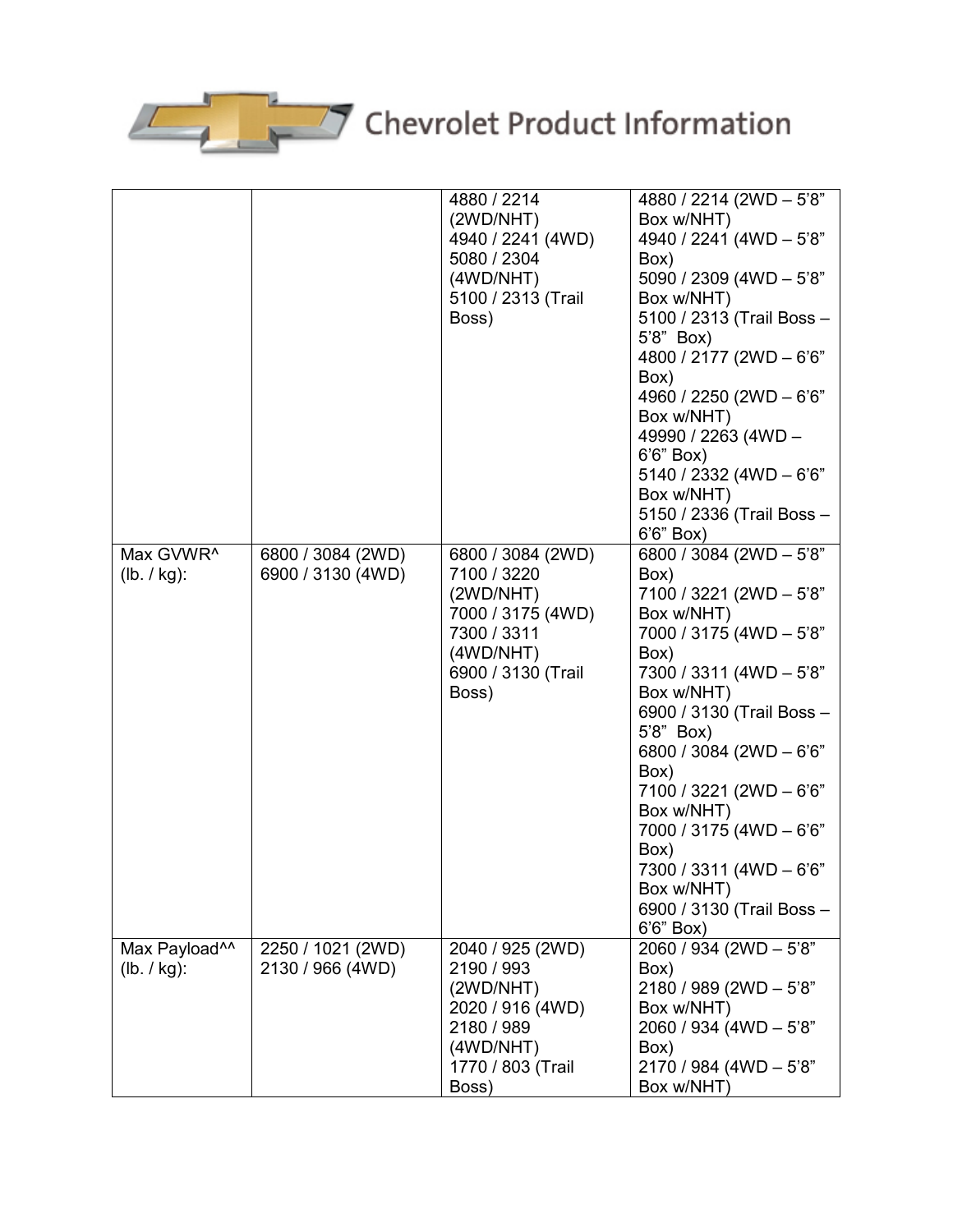

|  | 2050 / 930 (Trail Boss -  |
|--|---------------------------|
|  | 5'8" Box)                 |
|  | 1990 / 903 (2WD - 6'6"    |
|  | Box)                      |
|  | $2110 / 957 (2WD - 6'6")$ |
|  | Box w/NHT)                |
|  | $2010 / 912$ (4WD - 6'6"  |
|  | Box)                      |
|  | $2130 / 966$ (4WD - 6'6"  |
|  | Box w/NHT)                |
|  | 1720 / 786 (Trail Boss -  |
|  | 6'6" Box)                 |

^When properly equipped; includes weight of vehicle, passengers, cargo and equipment. ^^For comparison purposes only. See the owner's manual and the label on the vehicle door jamb for the carrying capacity of a specific vehicle.

# **TRAILERING**

|                               | <b>REGULAR CAB</b> | <b>DOUBLE CAB</b>  | <b>CREW CAB</b>            |
|-------------------------------|--------------------|--------------------|----------------------------|
| 4.3L (lb. / kg) $^{\wedge}$ : | 7900 / 3583 (2WD)  | 7700 / 3493 (2WD)  | 7700 / 3493 (2WD - 5'8"    |
|                               | 7700 / 3493 (4WD)  | 7500 / 3402 (4WD)  | Box)                       |
|                               |                    | 7400 / 3356 (Trail | 7500 / 3402 (4WD - 5'8"    |
|                               |                    | Boss)              | Box)                       |
|                               |                    |                    | 7400 / 3357 (Trail Boss -  |
|                               |                    |                    | 5'8" Box)                  |
|                               |                    |                    | 7600 / 3447 (2WD - 6'6"    |
|                               |                    |                    | Box)                       |
|                               |                    |                    | 7400 / 3357 (4WD - 6'6"    |
|                               |                    |                    | Box)                       |
|                               |                    |                    | 7300 / 3311 (Trail Boss -  |
|                               |                    |                    | 6'6" Box)                  |
| 2.7L (lb. / kg) $^{\wedge}$ : | N/A                | 7000 / 3175 (2WD)  | 6800 / 3084 (2WD - 5'8"    |
|                               |                    | 6700 / 3039 (4WD)  | Box)                       |
|                               |                    |                    | 6600 / 2994 (4WD - 5'8"    |
|                               |                    |                    | Box)                       |
|                               |                    |                    | 6800 / 3084 (2WD $-6$ '6"  |
|                               |                    |                    | Box)                       |
|                               |                    |                    | 6600 / 2994 (4WD $-6$ '6"  |
|                               |                    |                    | Box)                       |
| 5.3L (lb. / kg) $^{\wedge}$ : | 10000 / 4536 (2WD) | 9800 / 4445 (2WD)  | 9700 / 4400 (2WD - 5'8"    |
|                               | 9800 / 4445 (4WD)  | 9600 / 4355 (4WD)  | Box)                       |
|                               |                    | 9500 / 4309 (Trail | $9500 / 4309$ (4WD $-5'8"$ |
|                               |                    | Boss)              | Box)                       |
|                               |                    |                    | 9600 / 4355 (2WD - 6'6"    |
|                               |                    |                    | Box)                       |
|                               |                    |                    | $9500 / 4309$ (4WD - 6'6"  |
|                               |                    |                    | Box)                       |
|                               |                    |                    | 9400 / 4263 (Trail Boss -  |
|                               |                    |                    | 6'6" Box)                  |